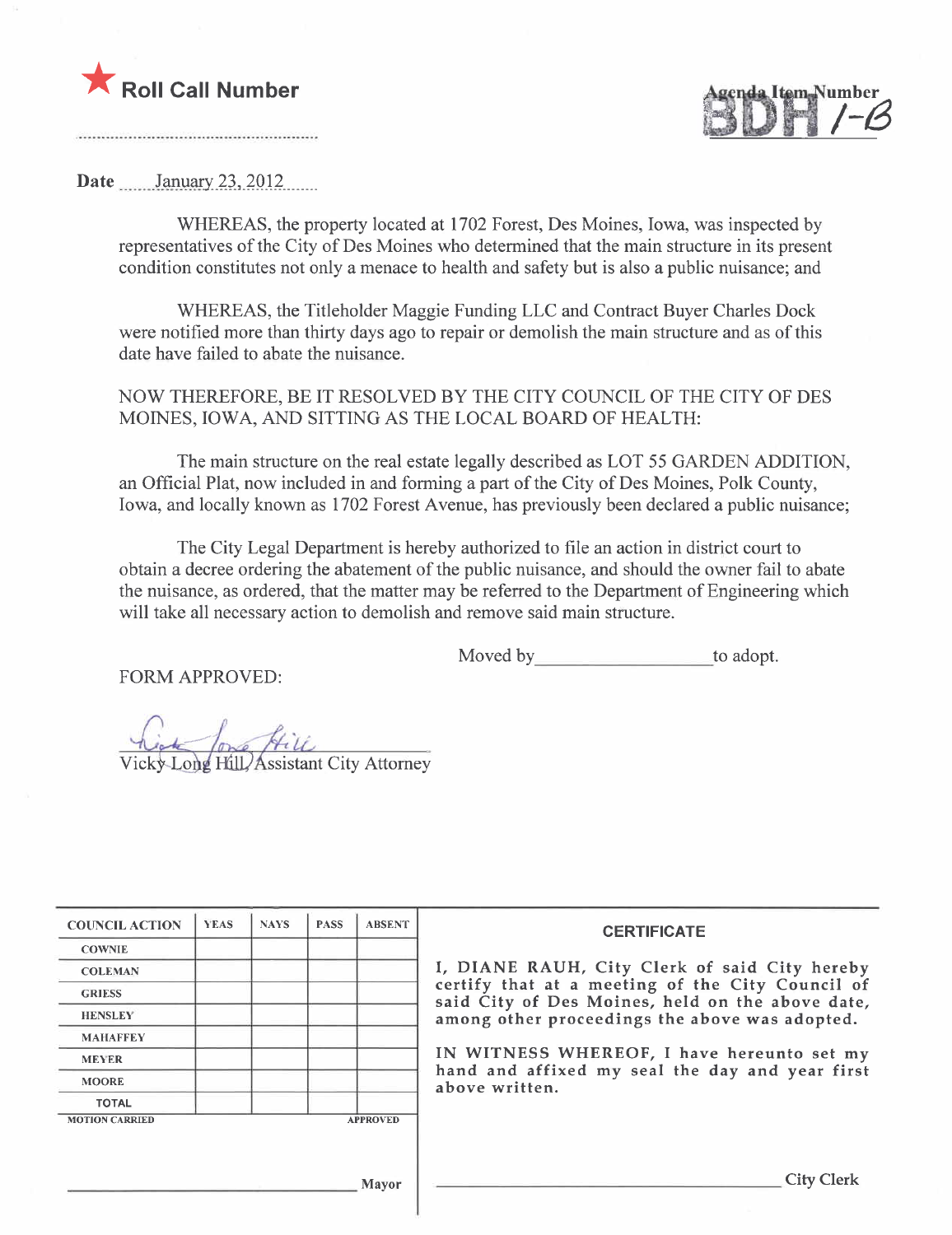

#### PUBLIC NUISANCE NOTICE OF INSPECTION NEIGHBORHOOD INSPECTION DIVISION COMMUNITY DEVELOPMENT DEPARTMENT CITY OF DES MOINES, IOWA

 $H$   $\sim$   $\beta$ ::/I:d " fa j

DATE OF NOTICE: November 9, 2011 DATE OF INSPECTION:

| <b>CASE NUMBER:</b>       | COD2008-07752          |
|---------------------------|------------------------|
| <b>PROPERTY ADDRESS:</b>  | 1702 FOREST AVE        |
| <b>LEGAL DESCRIPTION:</b> | LOT 55 GARDEN ADDITION |

MAGGIE FUNDING LLC Title Holder TRISTAN FRANK - REG. AGENT 431 28TH ST DES MOINES IA 50312

CHARLES DOCK Contract Buyer 1425 12TH ST DES MOINES IA 50314

An inspection of the referenced property was conducted for its conformance to the Municipal Code of the City of Des Moines. It has been determined from that inspection that the dwelling currently constitutes not only a menace to health and safety, but is also a public nuisance. Accordingly, the dwelling will be placarded as unfit for human habitation pursuant to the Municipal Code of the City of Des Moines and the Code of Iowa.

If not occupied at the present time, the dwelling is to remain vacant and unoccupied until occupancy is authorized by this office. If the dwelling is occupied, it must be vacated immediately. If procedures to vacate the premises are not undertaken immediately upon receipt of this notice, and in no case later than seven (7) days, the City will issue a Municipal Infraction in accordance with Section 60-304 and 60-306 pursuant to the Municipal code of the City of Des Moines. Additionally, if the property had a Certificate of Inspection, it is hereby revoked.

Attached is a listing of the violations existing on the date of the inspection and a recommendation as to the remedial action required to correct such violations. Failure to correct these violations wil result in legal action. The violations noted must be corrected within 30 days from the date of this notice. The violations noted must be corrected within 30 days from the date of this notice. Failure to correct these violations will result in a request to the City Council, sitting as the board of Health, to approve legal action. As a result of this public nuisance action there will be costs incurred by the City. Costs will be biled out when the nuisance has been abated. Failure to pay the costs will result in collection by assessment to the property or personal judgment.

### ALL ELECTRICAL, MECHANICAL, PLUMBING, AND STRUCTURAL COMPONETS IN NEED OF REPLACEMENT OR REPAIR, ARE TO BE BROUGHT TO MINIMUM CODE REQUIREMENTS WITH NECESSARY PERMITS AS REQUIRED TO MEET CITY CODES.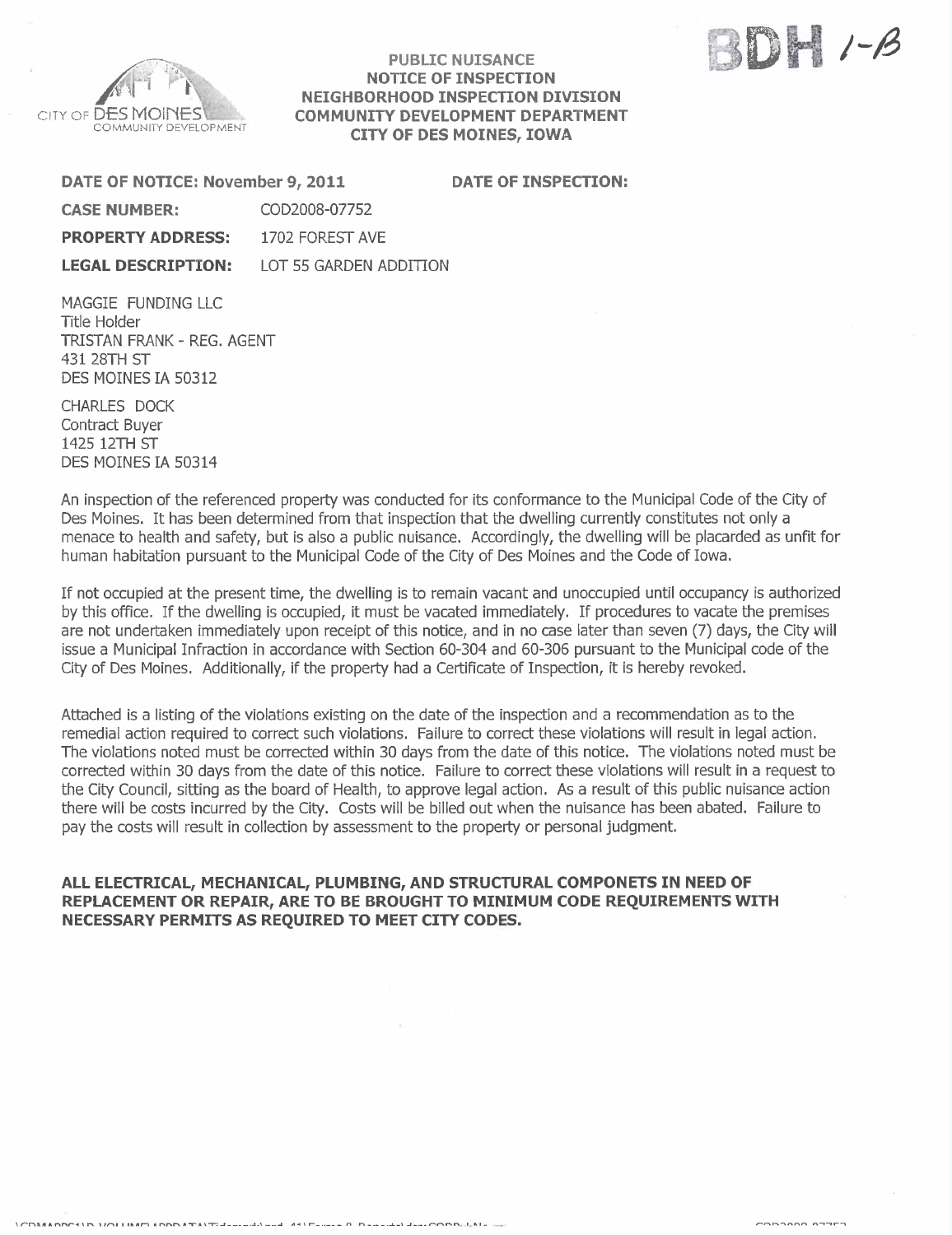Appropriate building permits may be required for those violations noted in the "Special Requirements" section on the notice. Should you have questions regarding permits, contact the Permit and Development Center at 283-4200. All work performed by a contractor or you must be completed in a workmanlike manner. If you plan to renovate the structure and it has been vacant for a period in excess of one year, there may be zoning issues, which will affect the proposed use of the structure and/or real estate. Please contact the Development Zoning Division at 283-4207 to determine what the legal use for the structure and/or the real estate is prior to commencement of any renovation.

If you believe the building is beyond repair and decide to remove it, all debris must be removed from the property and the basement excavation if any, filled in the manner required by the City. You are encouraged to arrange for this demolition yourself; however a demolition permit must be obtained from the Building Department. In the event you are unable to arrange for demolition, you may sign a waiver voluntarily authorizing the City to do so. However, the city may take a personal judgment against you for the costs of removaL.

If you no longer own the property, notify us in writing of the name, address, and telephone number of the new owner. A copy of the real estate contract or deed, if it has not been recorded at the County Recorder's Office, shall likewise be furnished to the Neighborhood Inspection Division.

Should you have any questions, feel free to calL. I can usually be reached between 8:00am and 9:00am, Monday through Friday.

Robert Reynolds  $^{(515) 283-4128}$  (able Kllyner

Nid Inspector

DATE MAILED:  $11/9/2011$  MAILED BY: TSY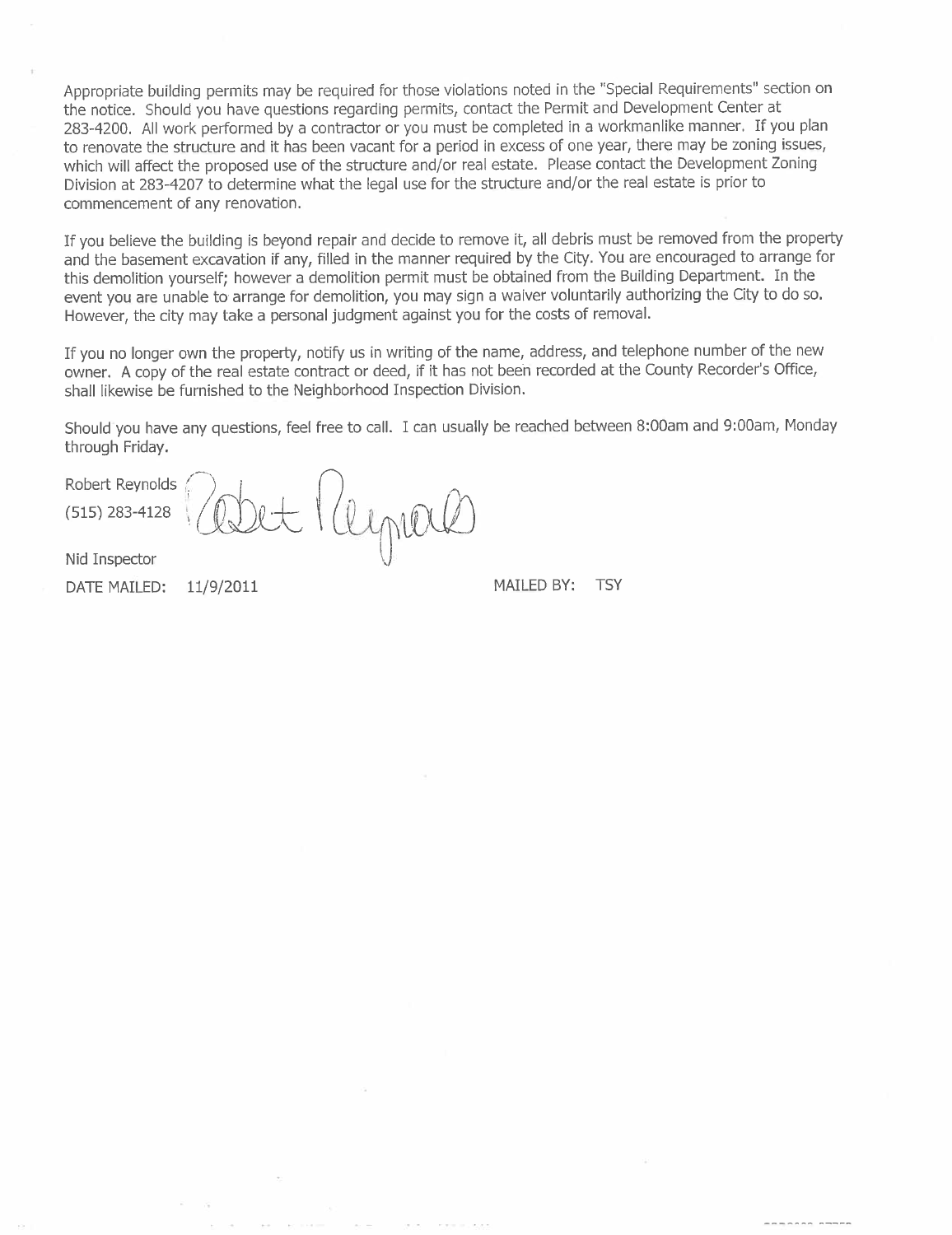## $\bigcup \bigcup \{ \mid \cdot \mid \cdot \mid \cdot \big|$  $t \in \mathbb{R}$  is the state  $t$  $\omega$ dh

|                                   | Areas that need attention: 1702 FOREST AVE                      |         |                             |
|-----------------------------------|-----------------------------------------------------------------|---------|-----------------------------|
| Component:<br><b>Requirement:</b> | Ductwork<br>Mechanical Permit                                   | Defect: | In poor repair              |
| <b>Comments:</b>                  |                                                                 |         | <b>Location:</b> Throughout |
|                                   |                                                                 | Defect: | In poor repair              |
| Component:<br>Requirement:        | <b>Electrical Lighting Fixtures</b><br><b>Electrical Permit</b> |         |                             |
| Comments:                         |                                                                 |         | Location: Throughout        |
| <b>Component:</b>                 | <b>Electrical Receptacles</b>                                   | Defect: | <b>Improperly Installed</b> |
| Requirement:                      | <b>Electrical Permit</b>                                        |         | Location: Throughout        |
| <b>Comments:</b>                  |                                                                 |         |                             |
|                                   |                                                                 |         |                             |
| Component:                        | <b>Electrical System</b>                                        | Defect: | In poor repair              |
| Requirement:                      | <b>Electrical Permit</b>                                        |         | Location: Throughout        |
| <b>Comments:</b>                  |                                                                 |         |                             |
|                                   |                                                                 |         |                             |
| <b>Component:</b><br>Requirement: | Flooring<br>Compliance, International Property                  | Defect: | In disrepair                |
| <b>Comments:</b>                  | Maintenance Code                                                |         | Location: Throughout        |
|                                   |                                                                 |         |                             |
| <b>Component:</b>                 | Foundation                                                      | Defect: | Holes or major defect       |
| <b>Requirement:</b>               | <b>Building Permit</b>                                          |         | Location: Throughout        |
| Comments:                         | Struc. Engineer report required.                                |         |                             |
|                                   |                                                                 |         |                             |
| <b>Component:</b>                 | <b>Functioning Water Closet</b>                                 | Defect: | <b>Not Supplied</b>         |
| Requirement:                      | Plumbing Permit                                                 |         | Location: Unknown           |
| Comments:                         |                                                                 |         |                             |
| <b>Component:</b>                 | Furnace                                                         | Defect: | In poor repair              |
| Requirement:                      | Mechanical Permit                                               |         | Location: Basement          |
| <b>Comments:</b>                  |                                                                 |         |                             |
|                                   |                                                                 |         |                             |

The most control of the most control

**Contractor** 

 $\sim 10^{-1}$ 

 $\begin{array}{ccc}\n\hline\n\end{array}$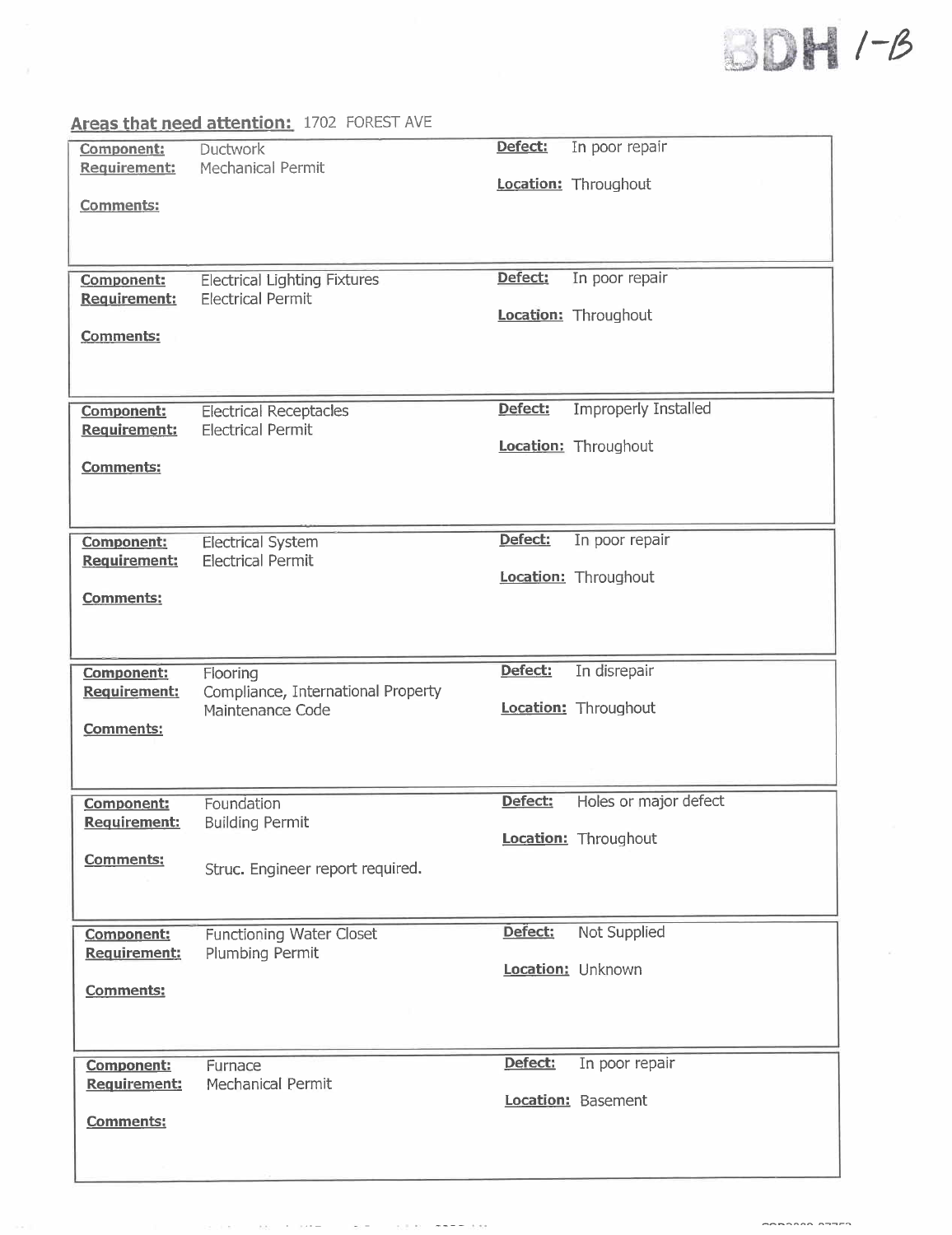| Component:          |                                          |                   |                             |
|---------------------|------------------------------------------|-------------------|-----------------------------|
|                     | Bathroom Lavatory                        | Defect:           | Not Supplied                |
| Requirement:        | Plumbing Permit                          | Location: Unknown |                             |
|                     |                                          |                   |                             |
| Comments:           |                                          |                   |                             |
|                     |                                          |                   |                             |
|                     |                                          |                   |                             |
|                     |                                          | Defect:           | <b>Missing Mortars</b>      |
| Component:          | <b>Brick Chimney</b>                     |                   |                             |
| Requirement:        | <b>Building Permit</b>                   | Location: Attic   |                             |
| <b>Comments:</b>    |                                          |                   |                             |
|                     |                                          |                   |                             |
|                     |                                          |                   |                             |
|                     |                                          |                   |                             |
| Component:          | General Grade Around Structure           | Defect:           | Insufficient water drainage |
| Requirement:        | Compliance, International Property       |                   |                             |
|                     | Maintenance Code                         |                   | Location: Throughout        |
| Comments:           |                                          |                   |                             |
|                     |                                          |                   |                             |
|                     |                                          |                   |                             |
|                     |                                          |                   |                             |
| Component:          | <b>Ground Fault Circuit Interrupters</b> | Defect:           | Not Supplied                |
| <b>Requirement:</b> | <b>Electrical Permit</b>                 |                   |                             |
|                     |                                          |                   | Location: Throughout        |
| <b>Comments:</b>    |                                          |                   |                             |
|                     |                                          |                   |                             |
|                     |                                          |                   |                             |
|                     |                                          |                   |                             |
| Component:          | <b>Hand Rails</b>                        | Defect:           | Not Supplied                |
| Requirement:        | Compliance, International Property       |                   |                             |
|                     | Maintenance Code                         |                   | Location: Stairway          |
| <b>Comments:</b>    |                                          |                   |                             |
|                     |                                          |                   |                             |
|                     |                                          |                   |                             |
|                     |                                          |                   |                             |
| Component:          | <b>Interior Stairway</b>                 | Defect:           | In poor repair              |
| <b>Requirement:</b> | Compliance, International Property       |                   |                             |
|                     | Maintenance Code                         |                   | Location: Basement          |
|                     |                                          |                   |                             |
| <b>Comments:</b>    |                                          |                   |                             |
|                     |                                          |                   |                             |
|                     |                                          |                   |                             |
|                     |                                          |                   |                             |
| <b>Component:</b>   | <b>Interior Walls /Ceiling</b>           | Defect:           | In poor repair              |
| Requirement:        | <b>Building Permit</b>                   |                   |                             |
|                     |                                          |                   | Location: Throughout        |
| Comments:           |                                          |                   |                             |
|                     |                                          |                   |                             |
|                     |                                          |                   |                             |
|                     |                                          |                   |                             |
| Component:          | Protective Covering/Junction Box         | Defect:           | Not Supplied                |
| Requirement:        | Compliance, International Property       |                   |                             |
|                     | Maintenance Code                         |                   | <b>Location:</b> Throughout |
| Comments:           |                                          |                   |                             |
|                     |                                          |                   |                             |
|                     |                                          |                   |                             |
|                     |                                          |                   |                             |
| <b>Component:</b>   | Kitchen Sink                             | Defect:           | No Hot/cold water           |
| Requirement:        | Plumbing Permit                          |                   |                             |
|                     |                                          |                   | Location: Kitchen           |
| Comments:           |                                          |                   |                             |
|                     |                                          |                   |                             |

 $\label{eq:1} \begin{array}{lllllllll} \mathbf{1}_{\mathbf{1}} & \mathbf{1}_{\mathbf{1}} & \mathbf{1}_{\mathbf{1}} & \mathbf{1}_{\mathbf{1}} & \mathbf{1}_{\mathbf{1}} \\ \mathbf{1}_{\mathbf{1}} & \mathbf{1}_{\mathbf{1}} & \mathbf{1}_{\mathbf{1}} & \mathbf{1}_{\mathbf{1}} & \mathbf{1}_{\mathbf{1}} \\ \mathbf{1}_{\mathbf{1}} & \mathbf{1}_{\mathbf{1}} & \mathbf{1}_{\mathbf{1}} & \mathbf{1}_{\mathbf{1}} & \mathbf{1}_{\mathbf{1}} \\ \mathbf{1}_{\$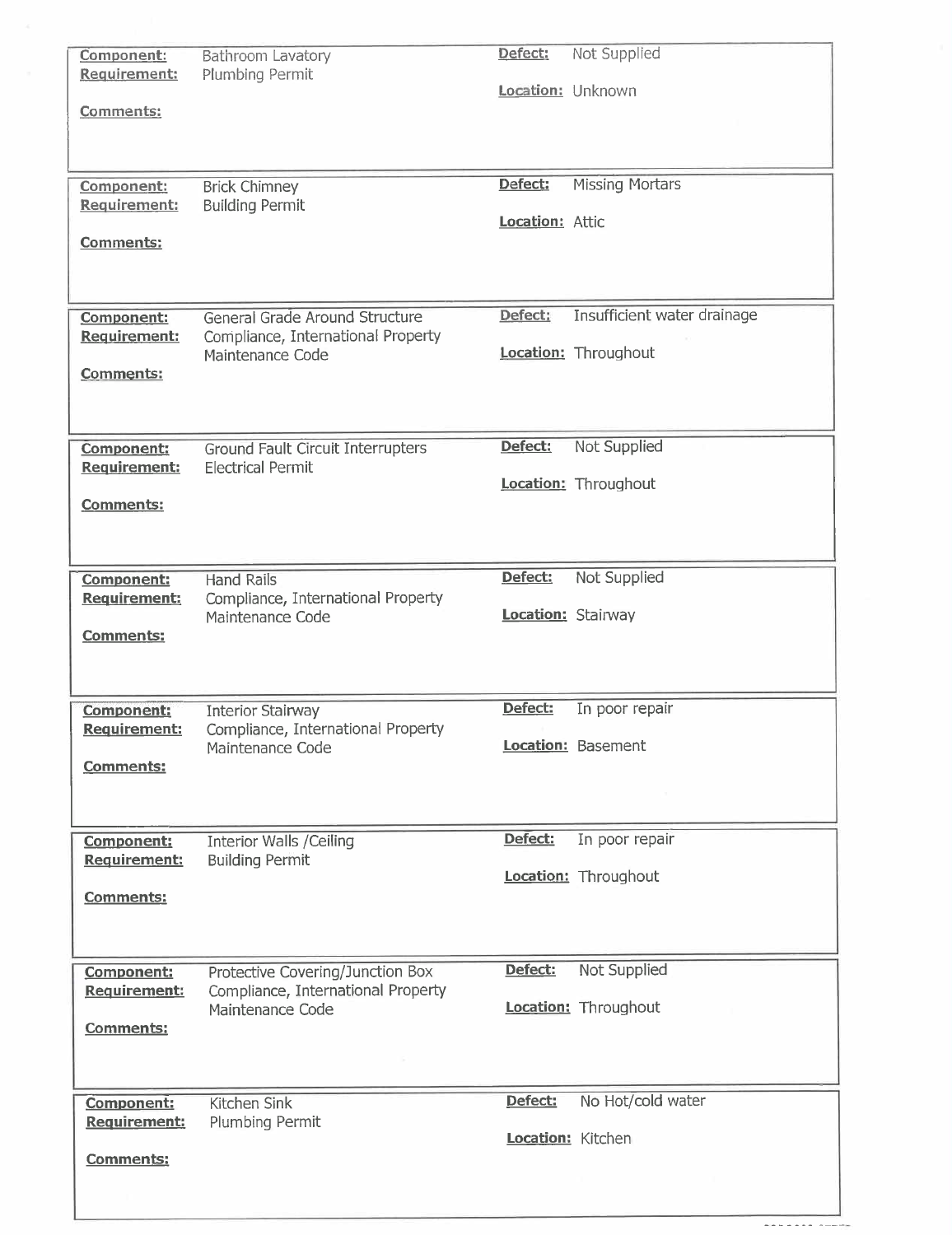| Component:<br>Requirement:<br>Comments:                      | Smoke Detectors<br>Compliance, International Property<br>Maintenance Code       | Defect: | Not Supplied<br>Location: Throughout                |  |
|--------------------------------------------------------------|---------------------------------------------------------------------------------|---------|-----------------------------------------------------|--|
| <b>Component:</b><br><b>Requirement:</b><br><b>Comments:</b> | Soffit/Facia/Trim<br>Complaince with Int Residential Code                       | Defect: | In poor repair<br>Location: Throughout              |  |
| Component:<br><b>Requirement:</b><br><b>Comments:</b>        | <b>Water Heater</b><br>Plumbing Permit                                          | Defect: | Not Supplied<br>Location: Basement                  |  |
| Component:<br>Requirement:<br><b>Comments:</b>               | Windows/Window Frames<br>Compliance, International Property<br>Maintenance Code | Defect: | In poor repair<br>Location: Throughout              |  |
| Component:<br>Requirement:<br><b>Comments:</b>               | Wiring<br><b>Electrical Permit</b>                                              | Defect: | <b>Improperly Installed</b><br>Location: Throughout |  |

 $\sim 10^{11}$ 

 $\tilde{\gamma}$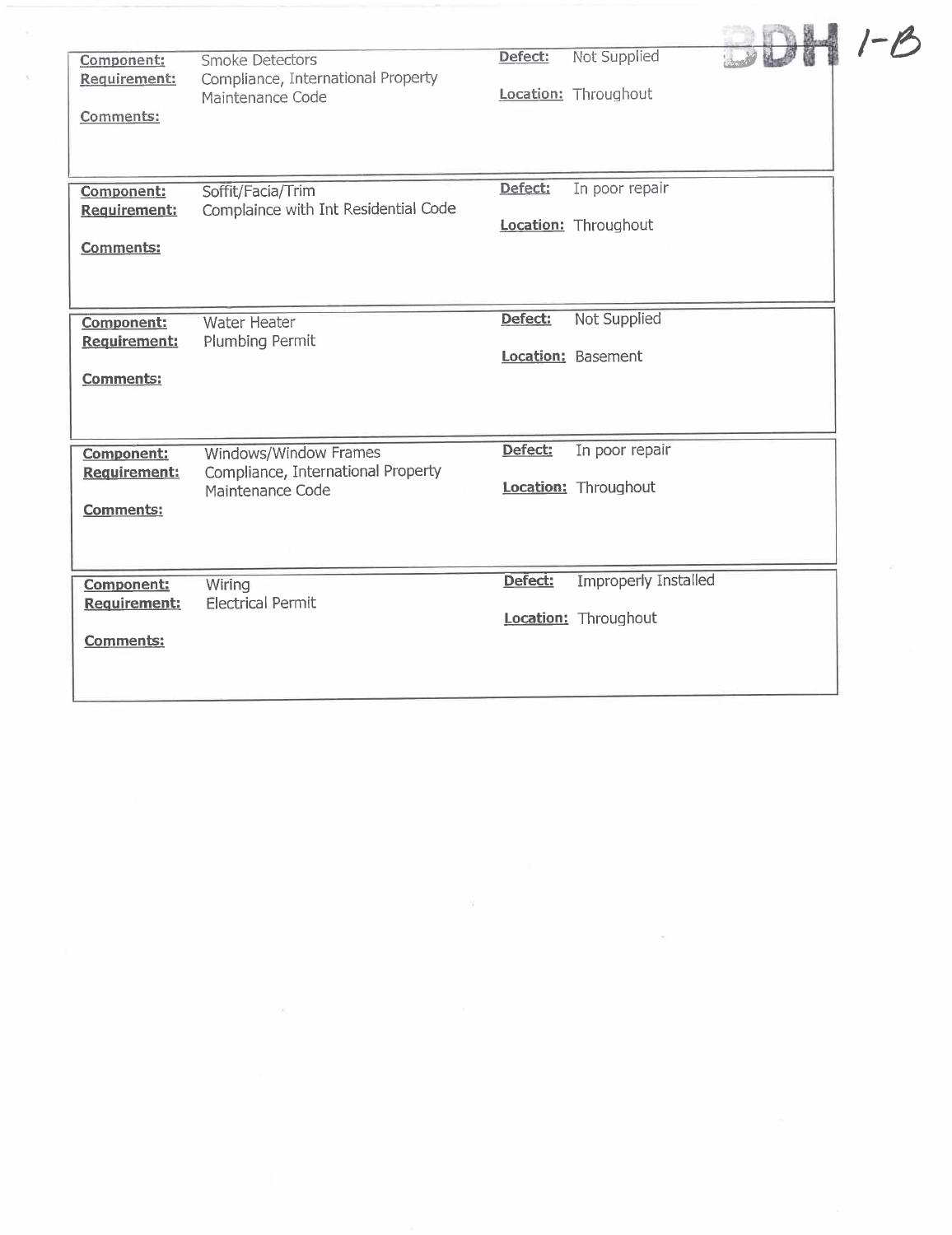



[Home ] [General Query ] [Legal Query ] [HomeOwner Query ] [Book/Page Query ] [Commercial Query ] [Res Sales Query ] [Comm Sales Query ] [Help ]

| District/Parcel                   | <b>GeoParcel</b>                                        |  | Map Nbhd | <b>Jurisdiction</b>                | <b>Status</b> |
|-----------------------------------|---------------------------------------------------------|--|----------|------------------------------------|---------------|
| 080/02362-000-000 7924-33-478-006 |                                                         |  |          | $0152$ DM76/Z DES MOINES $ ACTIVE$ |               |
| <b>School District</b>            | Tax Increment Finance District Bond/Fire/Sewer/Cemetery |  |          |                                    |               |
| 1/Des Moines                      |                                                         |  |          |                                    |               |
| <b>Street Address</b>             |                                                         |  |          | <b>City State Zipcode</b>          |               |
|                                   |                                                         |  |          | <b>NNO LEATHRAIL FASLE 1999</b>    |               |

# 1702 FOREST AVE

**DES MOINES 1A 50314-1333** 





Approximate date of photo 02/21/2004

## **Mailing Address**

**CHARLES DOCK** 1425 12TH ST DES MOINES, IA 50314-2342

## **Legal Description**

## **LOT 55 GARDEN ADDITION**

| Ownership               | <b>Name</b>        | <b>Recorded</b>    | Book/Page | <b>RevStamps</b> |
|-------------------------|--------------------|--------------------|-----------|------------------|
| $\vert$ Title Holder #1 | MAGGIE FUNDING LLC | $ 2007-07-24 $     | 12299/478 |                  |
| Contract Buyer #1       | DOCK, CHARLES      | $ 2010 - 06 - 24 $ | 13487/757 |                  |

| Assessment | <b>Class</b> | Kind                                                                                    | Land  | Bldg      | $A\alpha Bd$ | <b>Total</b> |
|------------|--------------|-----------------------------------------------------------------------------------------|-------|-----------|--------------|--------------|
| Current    | Residential  | Full                                                                                    | 7.400 | $2,500 +$ |              | 9,900        |
|            |              | Market Adjusted Cost Report Assessment Roll Notice Estimate Taxes Polk County Treasurer |       |           |              |              |
|            |              | Tax Information Pay Taxes                                                               |       |           |              |              |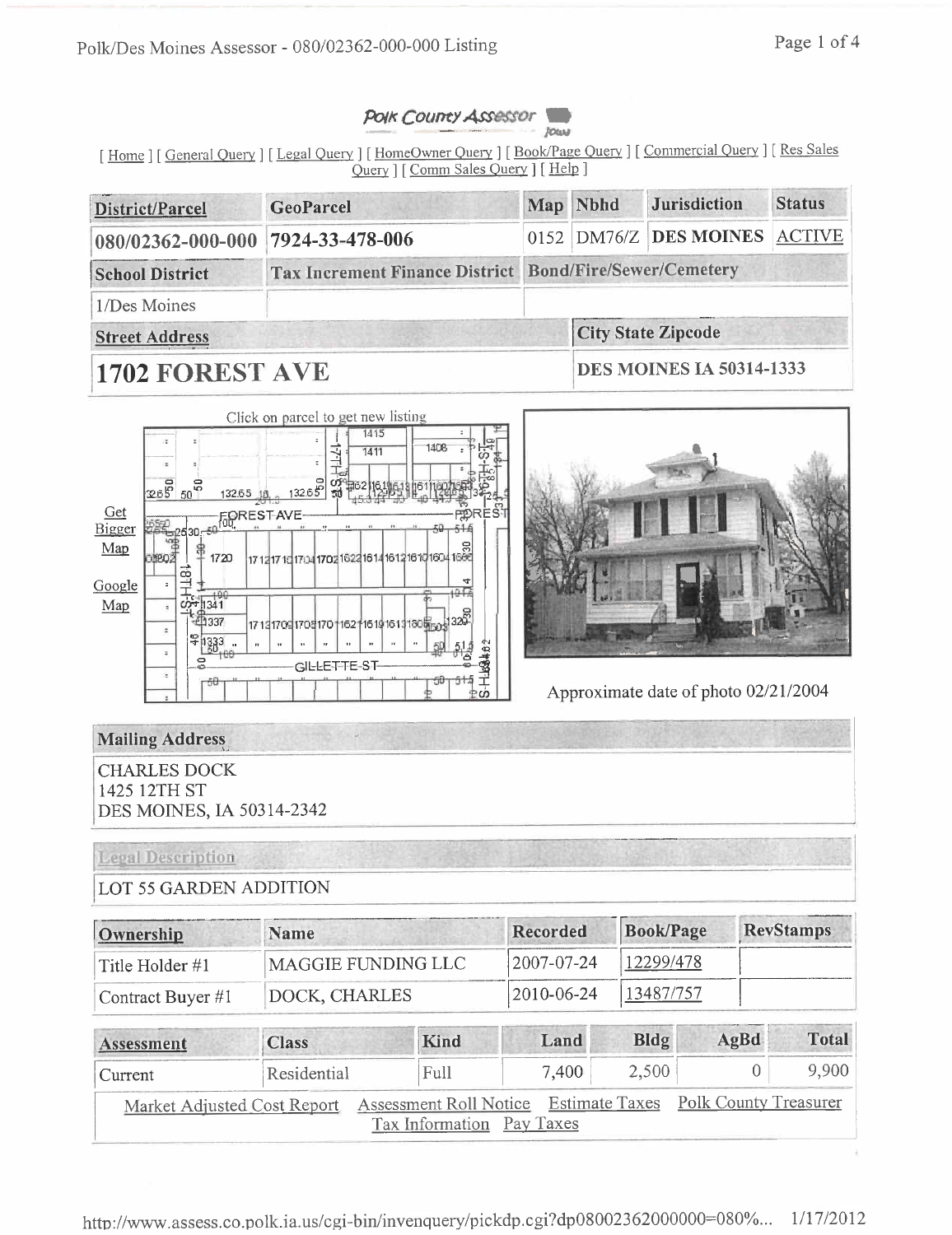

| <b>Zoning</b> | <b>Description</b>                                                                                                        | <b>SF</b> | <b>Assessor Zoning</b> |
|---------------|---------------------------------------------------------------------------------------------------------------------------|-----------|------------------------|
| $R1-60$       | One Family, Low Density Residential District                                                                              |           | Residential            |
| *Condition    | Docket no 14361                                                                                                           |           |                        |
|               | Source: City of Des Moines Community Development Published: 2011-05-25 Contact: Planning and<br>Urban Design 515 283-4200 |           |                        |

| Land                         |  |                |  |                         |          |
|------------------------------|--|----------------|--|-------------------------|----------|
| <b>SQUARE</b><br><b>FEET</b> |  | 6,500 FRONTAGE |  | 50.0 DEPTH              | 130.0    |
| <b>ACRES</b>                 |  | $0.149$ SHAPE  |  | RC/Rectangle TOPOGRAPHY | N/Normal |

| Residence #1                  |                     |                              |                             |                              |                      |
|-------------------------------|---------------------|------------------------------|-----------------------------|------------------------------|----------------------|
| <b>OCCUPANCY</b>              | SF/Single<br>Family | <b>RESID TYPE</b>            | SP/Over 2<br><b>Stories</b> | <b>BLDG STYLE</b>            | ET/Early 20s         |
| <b>YEAR BUILT</b>             | 1907                | # FAMILIES                   |                             | <b>GRADE</b>                 | $\overline{4}$       |
| <b>GRADE</b><br><b>ADJUST</b> | $+00$               | <b>CONDITION</b>             | VP/Very Poor TSFLA          |                              | 1,191                |
| <b>MAIN LV</b><br><b>AREA</b> | 641                 | <b>UPPRLV</b><br><b>AREA</b> |                             | 550 ATTIC UNFIN              | 193                  |
| <b>BSMT AREA</b>              | 550                 | <b>ENCL</b><br><b>PORCH</b>  | 154                         | FOUNDATION                   | <b>B/Brick</b>       |
| <b>EXT WALL</b><br><b>TYP</b> | MT/Metal<br>Siding  | <b>ROOF TYPE</b>             | H/Hip                       | <b>ROOF</b><br><b>MATERL</b> | A/Asphalt<br>Shingle |
| <b>HEATING</b>                | A/Gas Forced<br>Air | <b>AIR COND</b>              | $\theta$                    | <b>BATHROOMS</b>             |                      |
| <b>BEDROOMS</b>               | 3                   | <b>ROOMS</b>                 | 6                           |                              |                      |